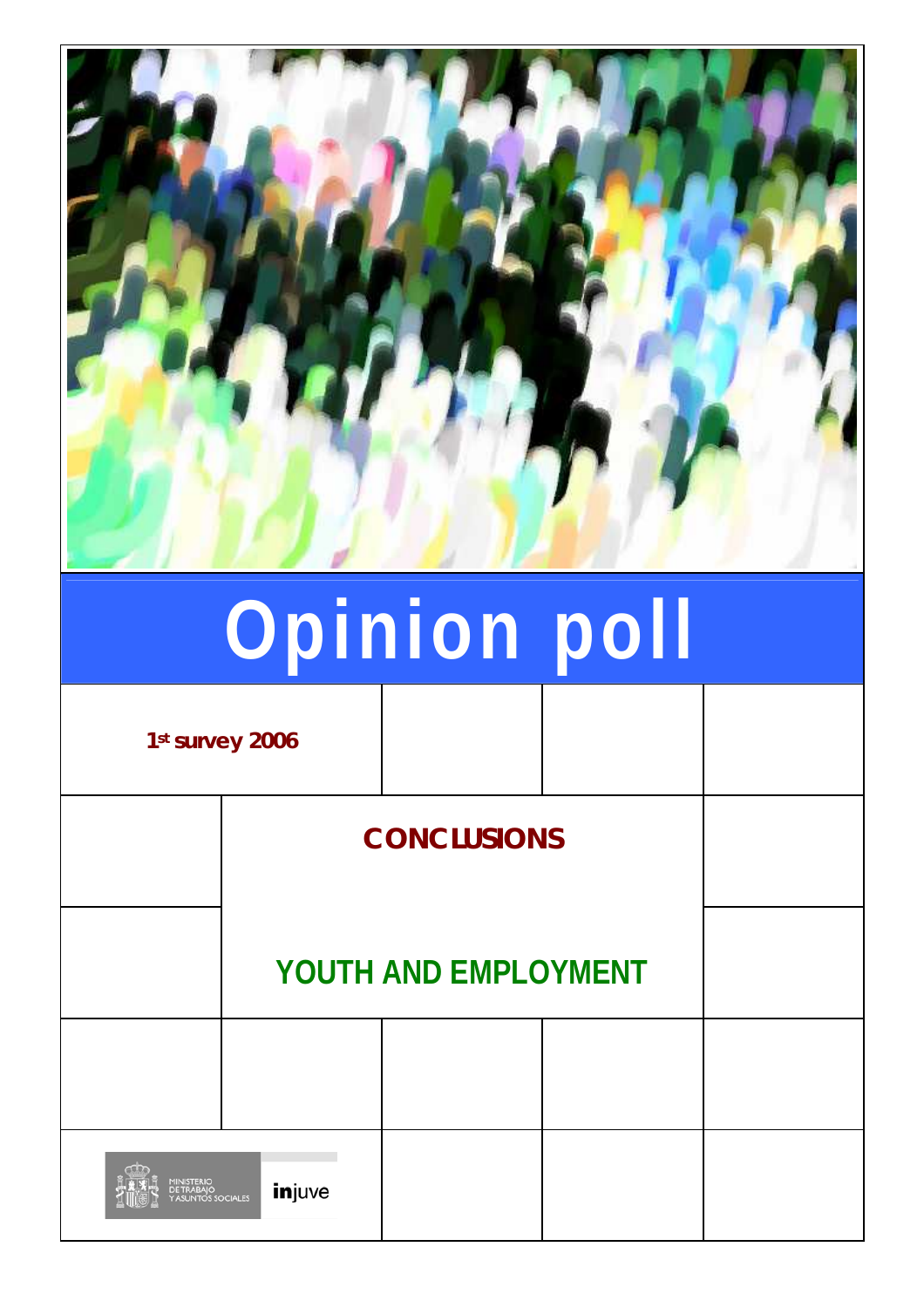

**Generational perception, Values and Attitudes, Associations and Participation**

#### **INDEX**

#### Page

| I. Relation between young men/women and occupation4 |  |
|-----------------------------------------------------|--|
|                                                     |  |
|                                                     |  |
|                                                     |  |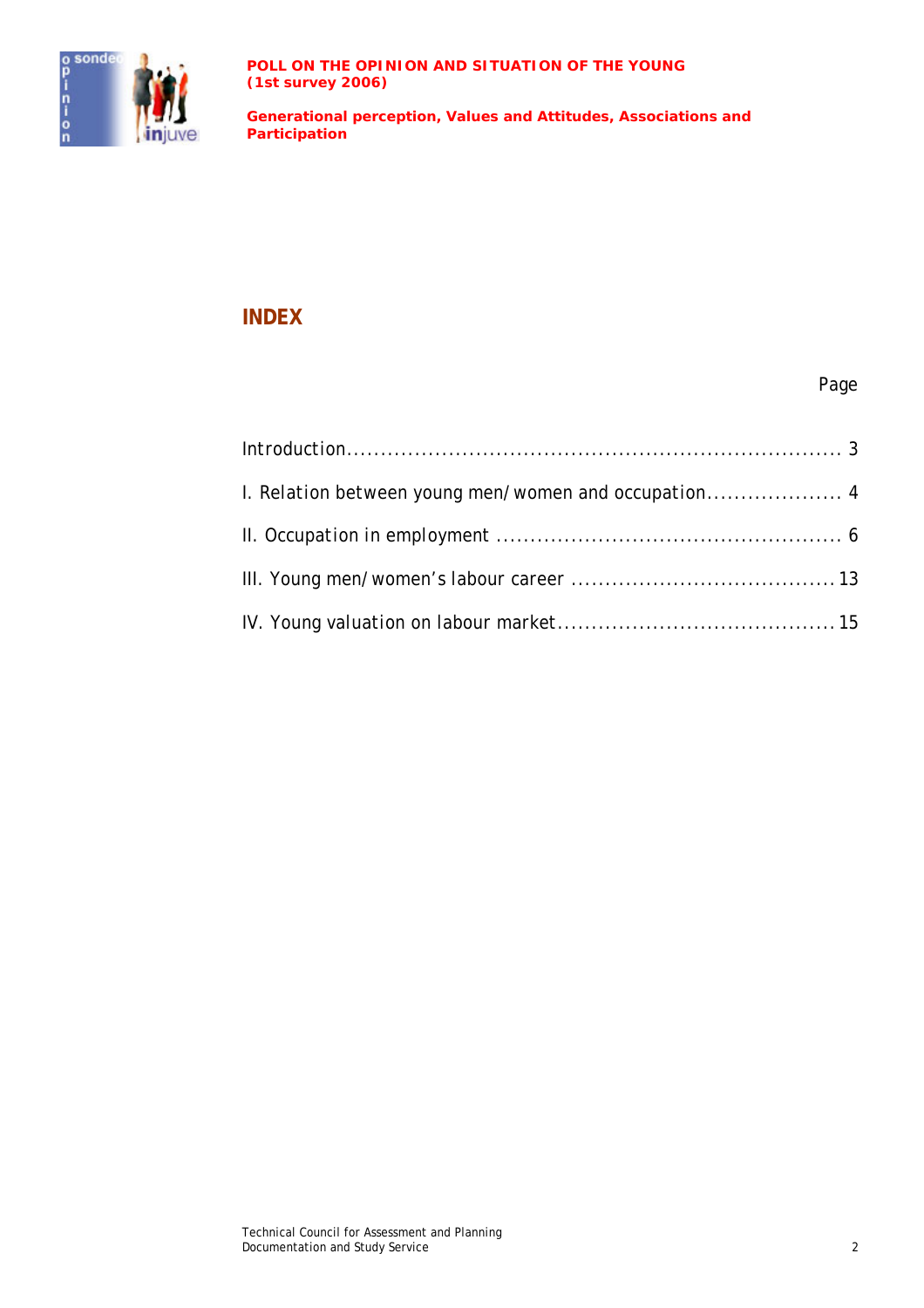

## **Introduction**

In this  $1<sup>st</sup>$  survey from 2006 we have asked for young people's opinion on questions related to youth employment.

1. The first question refers to the occupation young people have: the connection they have between studies and jobs, the search of employment and housework.

2. The second one refers to young people's first jobs and current jobs that are different from the first ones. There is a search for information relating to the characteristics of these mentioned jobs when we talk about the length and type of engagement, working hours, etc.

3. Thirdly, young people have been asked about labour careers relating to job search strategies.

4. Lastly, young people have been asked to show their valuation on the labour market: the main causes that would explain unemployment in our society and the characteristics they think jobs should have.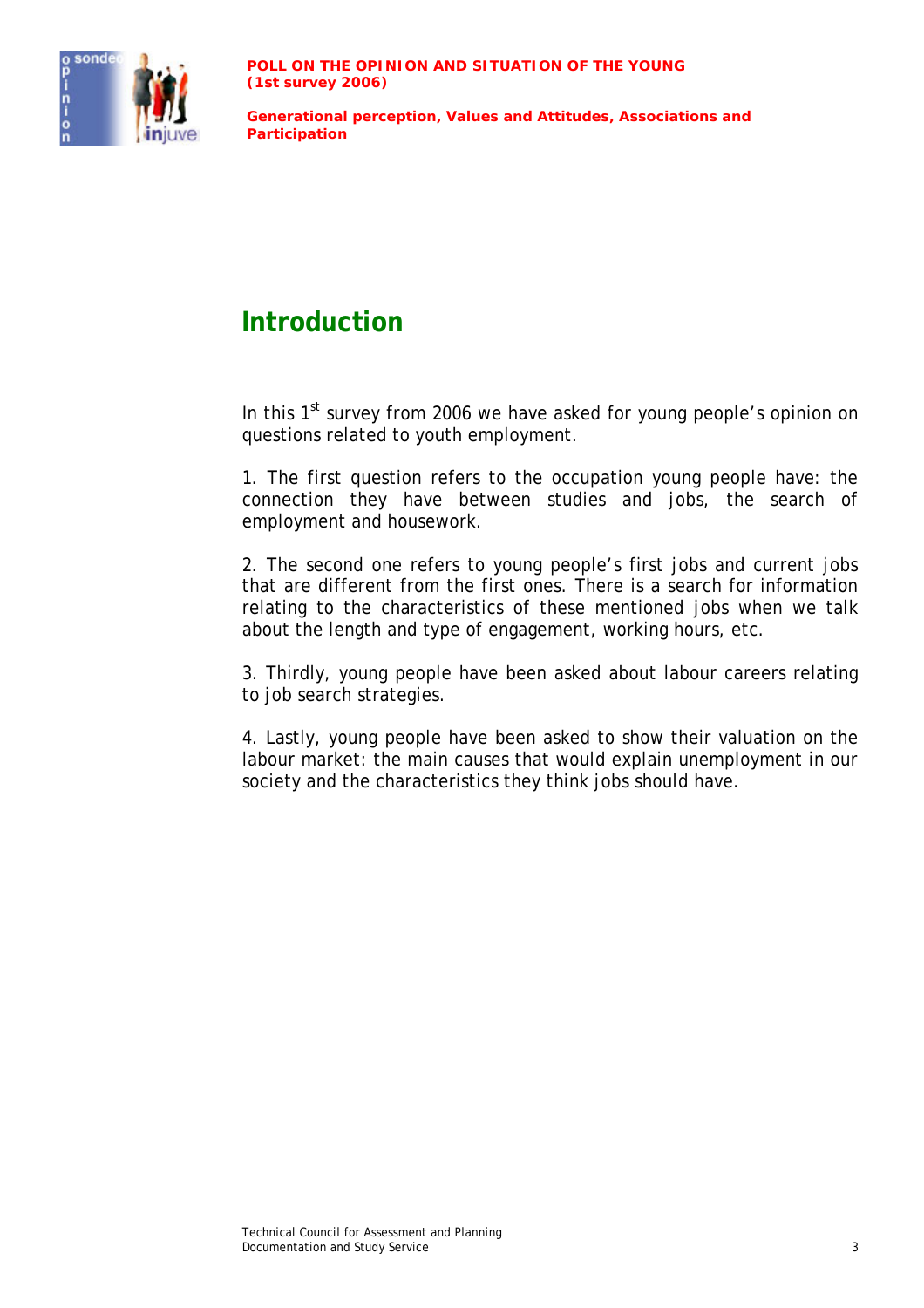

**Generational perception, Values and Attitudes, Associations and Participation**

## **Main conclusions**

## **I. RELATION BETWEEN YOUNG MEN/WOMEN AND OCCUPATION**

**THE MAIN OCCUPATIONS OF YOUNG PEOPLE ARE THE EXCLUSIVE DEDICATION TO WORK (39%) AND STUDIES (32%)** 

**HALF OF THE YOUNG PEOPLE WHO ONLY WORK DOES NOT HAVE AN ADEQUATE ECONOMIC** 

The situation of young people in our country in **relation with occupation**, in the first third of 2006, was shown in a polarised manner relating to those people who **only worked (39%), and those who only studied (32%)**. The young people who are searching for a job **represent 14%** and the ones who **make compatible studies with work represent 11%.** Lastly, 3% declared to be in **"another situation".**

a) Amongst those people who **only work**, there is a **majority of men (42%)** comparing to women (35%). Obviously, this number increases as young people become **older**, especially in the **group of older people (25-29**); where the number reaches more than six out of ten young people (62%).

More than half of these young people (57%) have finished secondary school; they are single (73%), belong to a low socio-economic level (52%) and live in urban settings (3(%) and intermediate towns (34%).

According to young people's answers, young employment, even when it is exclusive, **does not allow half of the people who work to be economically independent**; the other half of the working young people has a certain economic independence.

b) Amongst **young people who only study** we find **more women (34%) than men (32%),** and obviously, although it is the opposite of what happened with work, the number is greater in the **group of younger people (73%)** and it decreases greatly as they become older, with only 6% in the 25-29 group.

These young people who only study are mostly single (98%), with a secondary school level (71%), they live in a regime of economic dependence (92%) and belong to a higher economic level (42%), although there is also an important number who belongs to lower levels (39%) and live in urban or semi-urban settings (84%).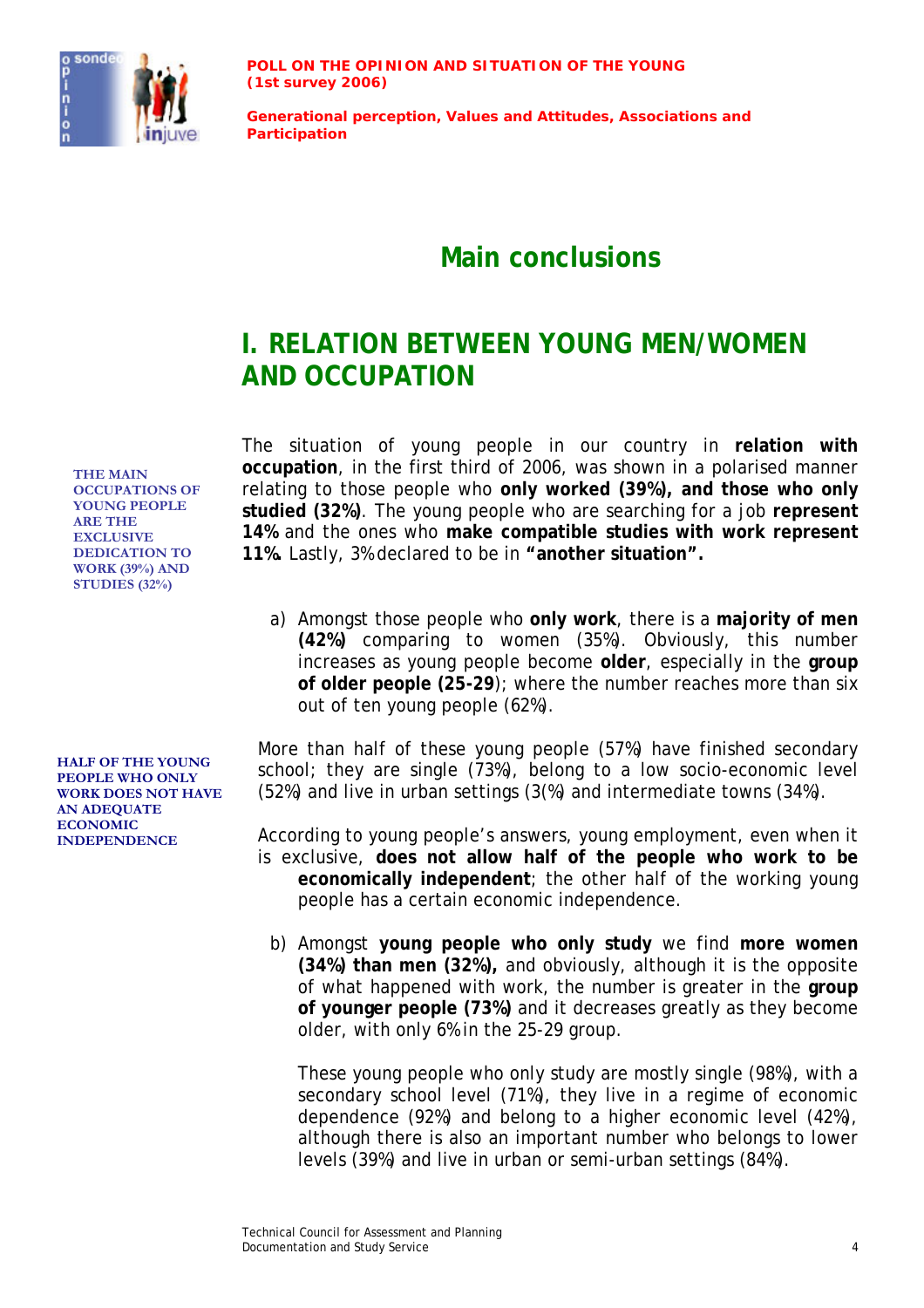

- **c)** Amongst unemployed young people, we find that **two out of three people do not get any unemployment benefits**, comparing to the other third, who gets this benefit. The number of unemployed people is **similar between men and women**, and it tends to increase as young people become older. The unemployed young people who do not get the benefit are especially centralised in the 20-24 age group. The number of people who **search for a first job is slightly higher amongst women.**
- **BENEFITS** d) The young people who most **make compatible work with studies** are the ones aged **20-24**; they live with their families, have finished secondary school, are single, live in a regime of dependence or semi-dependence and live in urban zones or **THE OCCUPATION** intermediate towns.
	- e) The young people who are in a different situation from the ones already mentioned are almost **exclusively women** who belong mostly to the group of older women (25-29). Most of them do the **housework**, which corresponds to the traditional occupation of *housekeeper*. The particularity of this group is that most of these young people live in independent houses and are married.

**TWO THIRDS OF THE YOUNG PEOPLE WHO ARE UNEMPLOYED DO NOT GET UNEMPLOYMENT** 

**OF HOUSEWORK IS GRADUALLY DECREASING AS A YOUNG ACTIVITY. 8% OF YOUNG PEOPLE AGED 25 TO 29 IS IN THIS SITUATION.**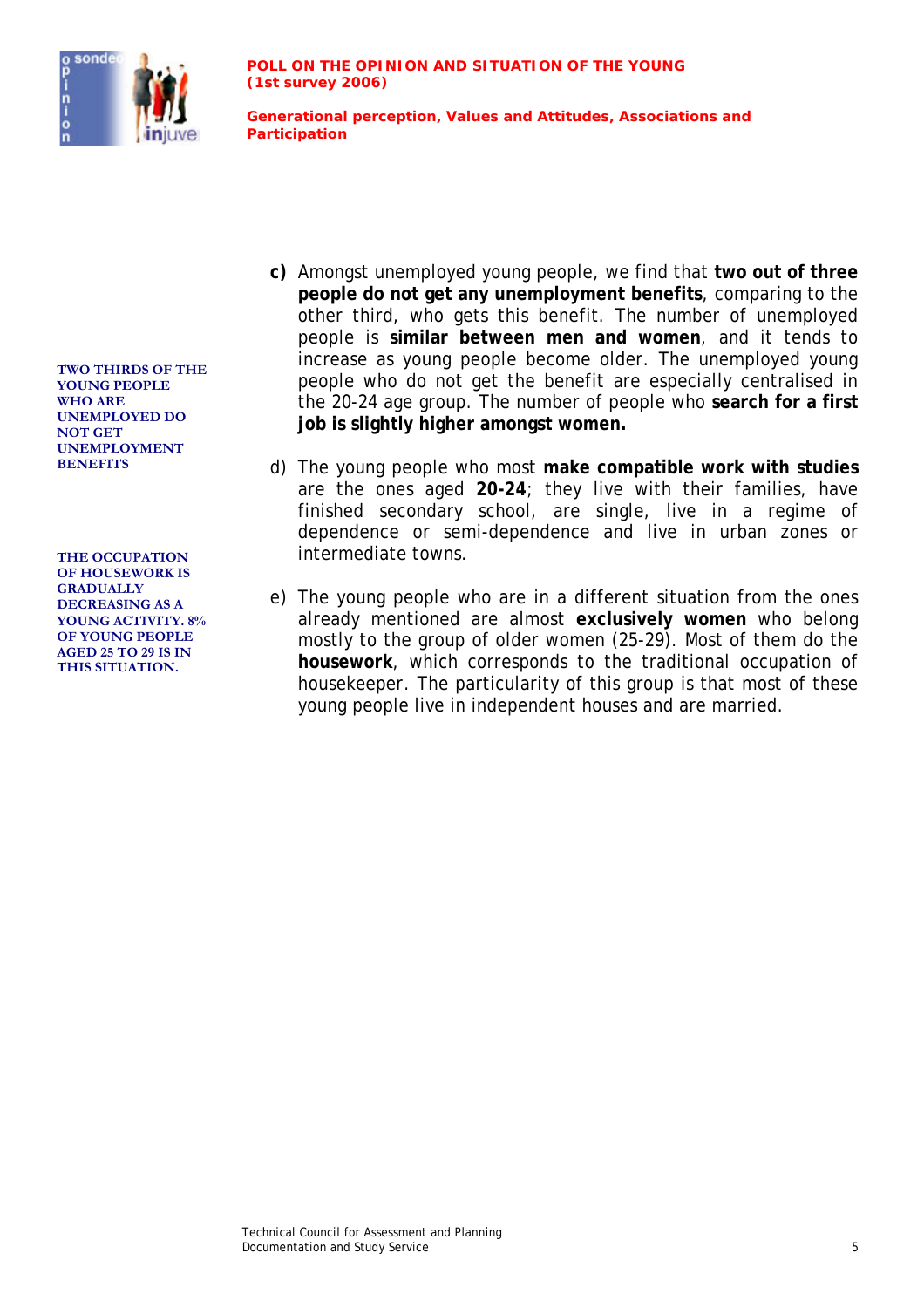

**Generational perception, Values and Attitudes, Associations and Participation**

## **II. OCCUPATION IN EMPLOYMENT**

#### **2.1. FIRST EMPLOYMENT AND CHANGES IN YOUNG PEOPLES'S FIRST LABOUR OPPORTUNITIES**

In the first third of 2006, the data offered by the survey carried out for the poll on young unemployment in Spain showed that around **seven out of ten young people (71%) had had any kind of paid labour experience**, while **29% had not had a paid job at all**.

The experience of paid labour activities is more common **amongst men (75%) than amongst women (68%)**. Obviously, **as young people become older**, the number of people who have worked in paid activities increases; thus, this number reaches almost the entire group of young people (95%) in the groups of older people. However, it is interesting to note that **22% of the young people aged 20 to 24 say they have not had any paid jobs.** 

The **average age** when young people in Spain have their **first** paid **labour experience is 18**. An age which is slightly inferior in men than in women. It is also significant to see that the age for the first paid job is the legal adult age, 18, taking into account that national and international laws allow to work at the age of 16, two years earlier.

**Most of the young people were studying when they carried out that first paid labour activity (55%).** Although the number of people who **started working after they had finished their studies (45%) is also considerable**. This last young group needed more than seven months to find a first paid job. Young women needed longer (9.3 months) than men (6 months) to find this job.

The **relation between the first job and the studies carried out** shows, as well as with current jobs (to be explained later on), **an imbalance between training and jobs**. Seven out of ten young people **(69%) state that this job did not have** (or does not have, if it is still the same one) a**nything to do with their studies**, and another 10% declared that their labour activity did **not have much to do** with their training. On the contrary, around **21%** of young people have or had a job which was **quite or closely connected to their academic training**.

**IN 2006, AROUND SEVEN OUT OF TEN YOUNG PEOPLE SAID TO HAVE HAD A PAID LABOUR EXPERIENCE**

**THE AVERAGE AGE TO HAVE A PAID LABOUR EXPERIENCE IS 18** 

**THE PEOPLE WHO STARTED WORKING AFTER THEY HAD FINISHED THEIR STUDIES NEEDED AROUND SEVEN MONTHS TO FIND THAT JOB. THIS TIME FOR SEARCH IS LONGER AMONGST WOMEN** 

**THE RELATION BETWEEN THE THERE IS A CLEAR DISCONNECTION BETWEEN TRAINING AND JOBS**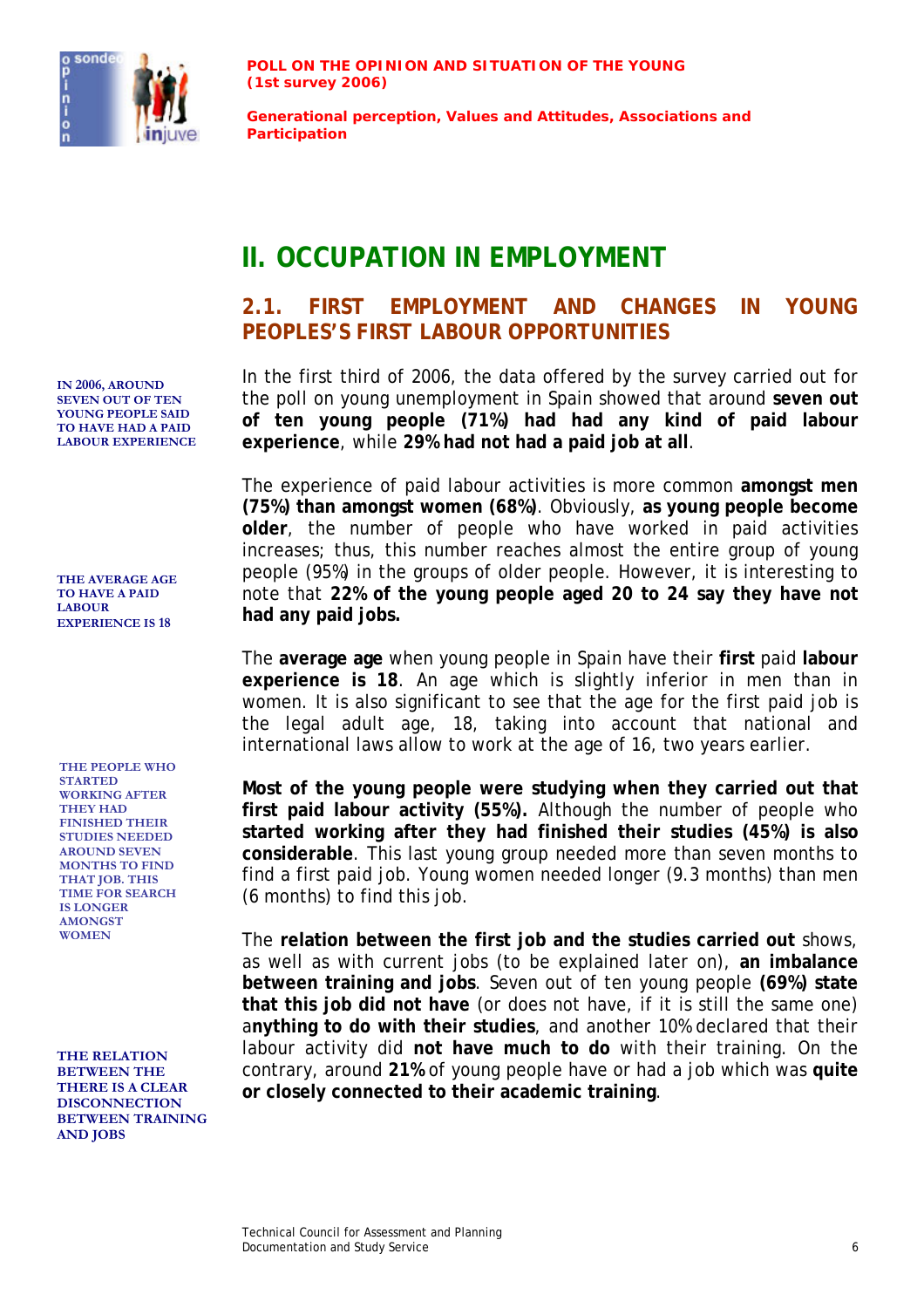

In general terms, it seems that the relation between training and the first job is slightly more adjusted in jobs carried out by young women (23%), than in the ones carried out by men (19%).

According to the kind of **contract** they had in that first job (or still have), we can see **great temporality in young engagement**. **Two thirds (66%)** of young people's first jobs had temporary contracts **(workshadowing, work contract, seasonal, etc**); another 19% of those jobs were not regulated by any kind of contract; and only 12% of those jobs had or have a long-term contract. **TWO THIRDS OF** 

> **The temporality of employment does not seem to be a question of gender**; the work contracts of men and women are especially characterised by their temporality. We can see a difference in jobs **without contracts: young women carry out more often this kind of precarious jobs (21%) in comparison with men (18%).**

> I could be thought that this temporality is associated to the age of young people, and that as they get older the percentage of long-term contracts would tend to increase. However, the data offered by young people relating to their engagement with these first jobs show that the **temporality of the mentioned jobs continues to be present even in older people's jobs (25-29). Amongst people aged** 20 to 30, the percentage of young people who have long-term jobs stays around 13%.

The kind of working hours of the first jobs performed by young people is, in most cases (62%), full time, whereas 37% of young people were THE employed with a part-time contract.

> **Full-time jobs are more common amongst men (69%)** than amongst women (54%). As they become older, it is also more common for these jobs to become full-time jobs. **Women and younger people are the ones who carry out more often these part-time jobs.**

> Those young people who worked (or are still working) in that first **parttime job, accepted that out of interest or their own will (58%).** There were less people who accepted it because they did not find a full-time job (23%).

> Men (61%) choose by free will to work part time more often than women (55%); whereas women work part time because they do not find full-time jobs (25%) in a greater proportion than men (20%).

**YOUNG PEOPLE'S FIRST JOBS HAD A TEMPORARY CONTRACT (WORKSHADOWI NG, WORK CONTRACT, SEASONAL, ETC). ALMOST ONE OUT OF TEN HAD NO CONTRACT AT ALL** 

**TEMPORARITY OF YOUNG PEOPLE'S FIRST JOBS SEEMS TO RESPOND TO A STRUCTURAL ASPECT OF THE LABOUR MARKET, SINCE IT DOES NOT DEPEND ON THE GENDER OR THE AGE OF YOUNG PEOPLE**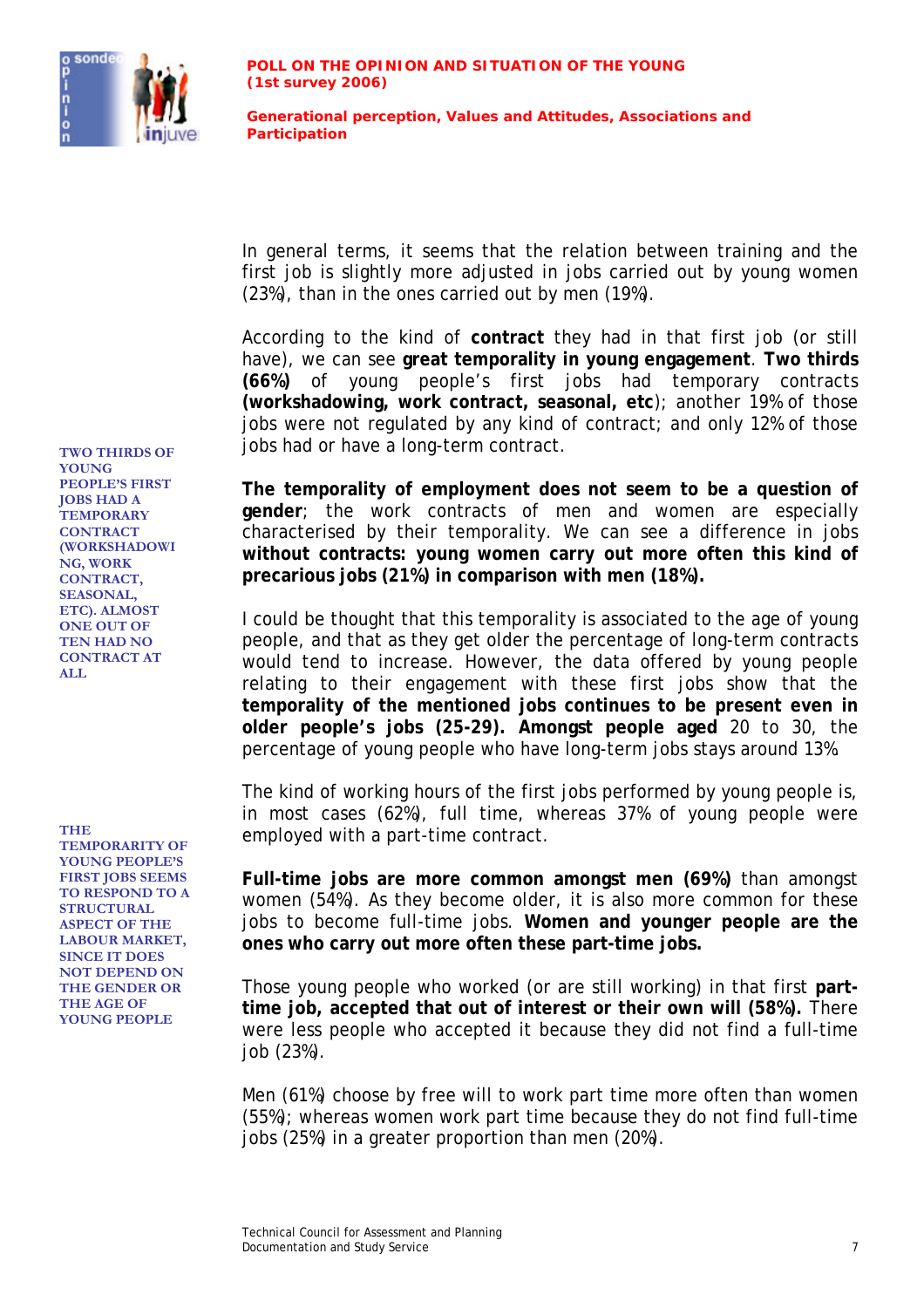

**THE AVERAGE WORKING HOURS PER WEEK FOR FIRST YOUNG EMPLOYMENTS IS AROUND 36** 

Despite the temporality and partiality of young people's first jobs, **the average number of hours per week (36 hours)** is quite close to the official full time status (40 hours). Young men work in these first jobs around three hours more than women.

The most usual way for young people to **find their first job is to ask friends and family members (61%)**. Especially those ones who work in the same company, where it is necessary to cover a position (46%); and not so often through friends and family members who do not work in the same company (16%). This way to find a job is more common for men (64%) than for women (57%).

The personal initiatives to search for a job represent 21% of the first **THE MOST** young employment.

> Asking for a job through an employment agency (public or private) provides 7% of young people's first jobs.

> Other varieties used by young people to find a job are through press advertisements (5%), through study centres (5%) or by going to work places (4%) in person.

> In this survey young people have been asked to value, on a scale from 0 to 10, some features of this first job such as salary, stability, creativity, relation to their training and future perspectives.

> In general terms, the valuation made by young people relating to this first job, according to a number of characteristics, shows that **young people do not valuate that first labour experience in a very positive way:**

- The valuation made by young people relating to salary and the stability of the job is placed around 5 in the mentioned scale (0 Very Negative, 10 Very Positive).
- They valuate in a worse way the creativity of performance in that first job (4.3), future perspectives (3.5) and the relation with studies (2.9).

The greater majority of young people **(78%) do not keep that first job**, while 22% of young people keep performing that first job. Most of the people who keep that first job (around three out of four) do it under the same labour conditions (contract, working hours, etc) and the rest keep that same job although they do it under different labour conditions.

**USUAL WAY FOR YOUNG PEOPLE TO SEARCH FOR A FIRST JOB IS TO ASK FRIENDS AND FAMILY MEMBERS** 

**THE VALUATION MADE BY YOUNG PEOPLE ON THEIR FIRST JOB IS NOT VERY FAVOURABLE REGARDING SALARY AND STABILITY, AND EVEN LESS CREATIVITY, FUTURE PERSPECTIVES OR RELATION WITH STUDIES**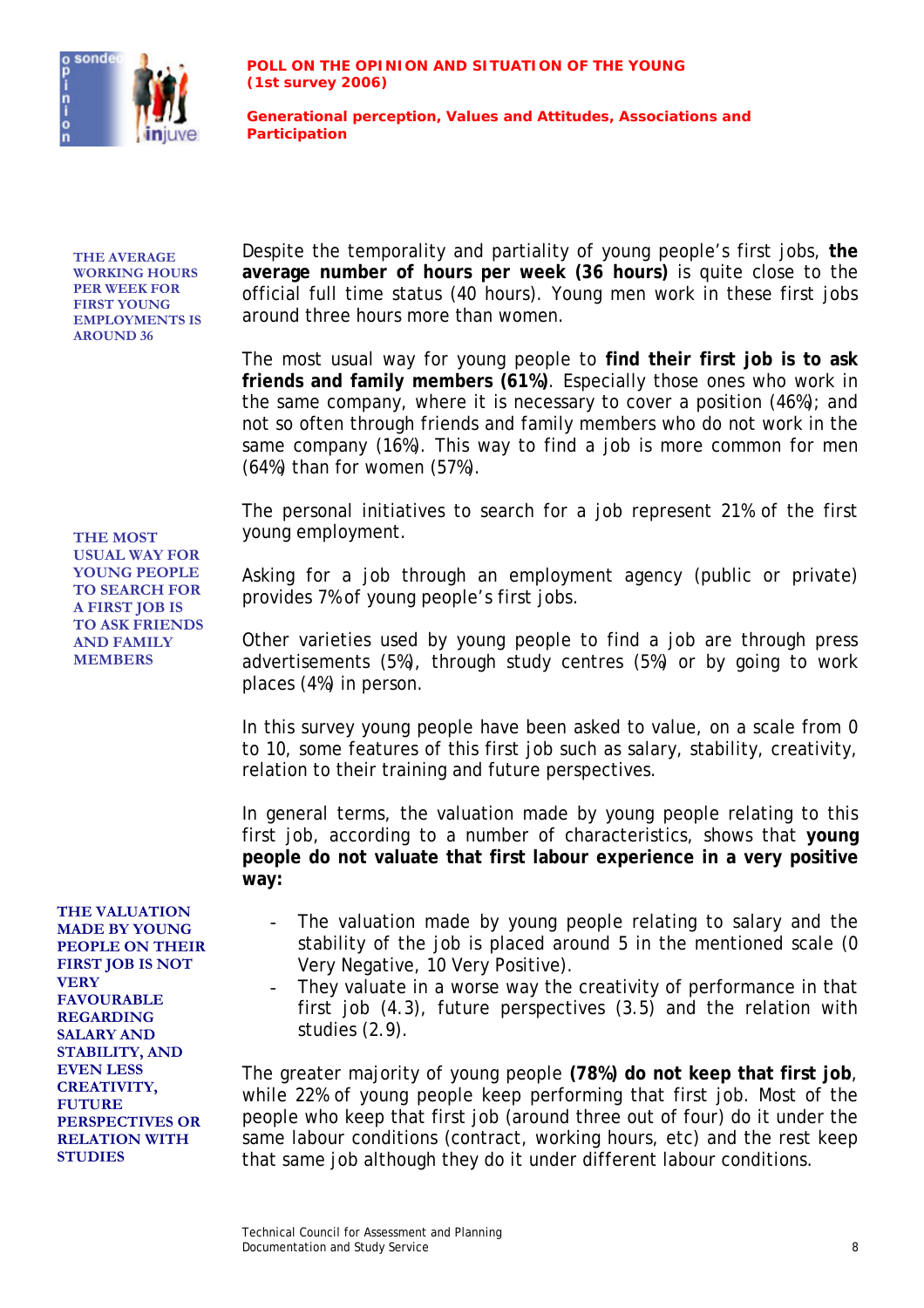

**THE NUMBER OF PAID JOBS FOR YOUNG PEOPLE DURING THEIR WORKING LIFE IS SITUATED IN AN AVERAGE OF FOUR DIFFERENT JOBS** 

Y**oung people who left that first job did it out of their own will (58%),** followed by those who left it because their contract ended (28%).

The number of paid jobs **young people have throughout their lives** is situated in an average of **four different jobs.** Obviously, as young people become older, the number of paid jobs they have increases.

#### **2.2. CURRENT JOBS DIFFERENT FROM THE FIRST JOBS.**

The young people who, in the first semester of 2006, were **working in jobs that were different from their first occupations**, did it mostly in **jobs that had not much or nothing to do with their training (63%)**; only the other 37% had a job connected (closely or enough) with their academic training.

In general terms, it seems that the **relation between training and employment** has been consolidated **as young people become older**, but it reaches only 43% of the jobs that older people **(25-29**) carry out. It also has a relation with the higher or lower level of studies they have, so in the **case of young people who have higher studies**, 72% of them have jobs that are closely connected with their training.

**The greater relation between employment** and training seems to be consolidated amongst young people with a **higher socio-economic level,** who live in **urban settings**.

Relating to the **kind of contract** working young people have, in almost half of the cases (48%) we are talking about a temporary contract (workshadowing, work contract, seasonal, etc); this number is followed by young people who have long-term or intermittent permanent

The **higher or lower labour stability** seems to be closely associated to the young age; the **younger** they are, the greater the **temporality in engagement and the labour precariousness (jobs without contracts)**; and, as young people's **age increases**, the **long-term engagement and the engagement as self-employed people becomes more common.** 

**THE RELATION BETWEEN TRAINING AND EMPLOYMENT TENDS TO CONSOLIDATE AMONGST OLDER PEOPLE (25-29) AND AMONGST PEOPLE WHO HAVE HIGHER STUDIES (UNIVERSITY STUDENTS)** 

**WOMEN AND THE YOUNGEST PEOPLE ARE THE ONES WHO HAVE MORE PART-TIME JOBS** 

MEN CHOOSE IN A *CORATER* **CONTRACTS** (40%), **GREATER PROPORTION TO WORK PART TIME OUT OF THEIR OWN WILL, WHILE WOMEN DO IT BECAUSE THEY DO NOT FIND FULL-TIME JOBS AND DUE TO FAMILY REASONS**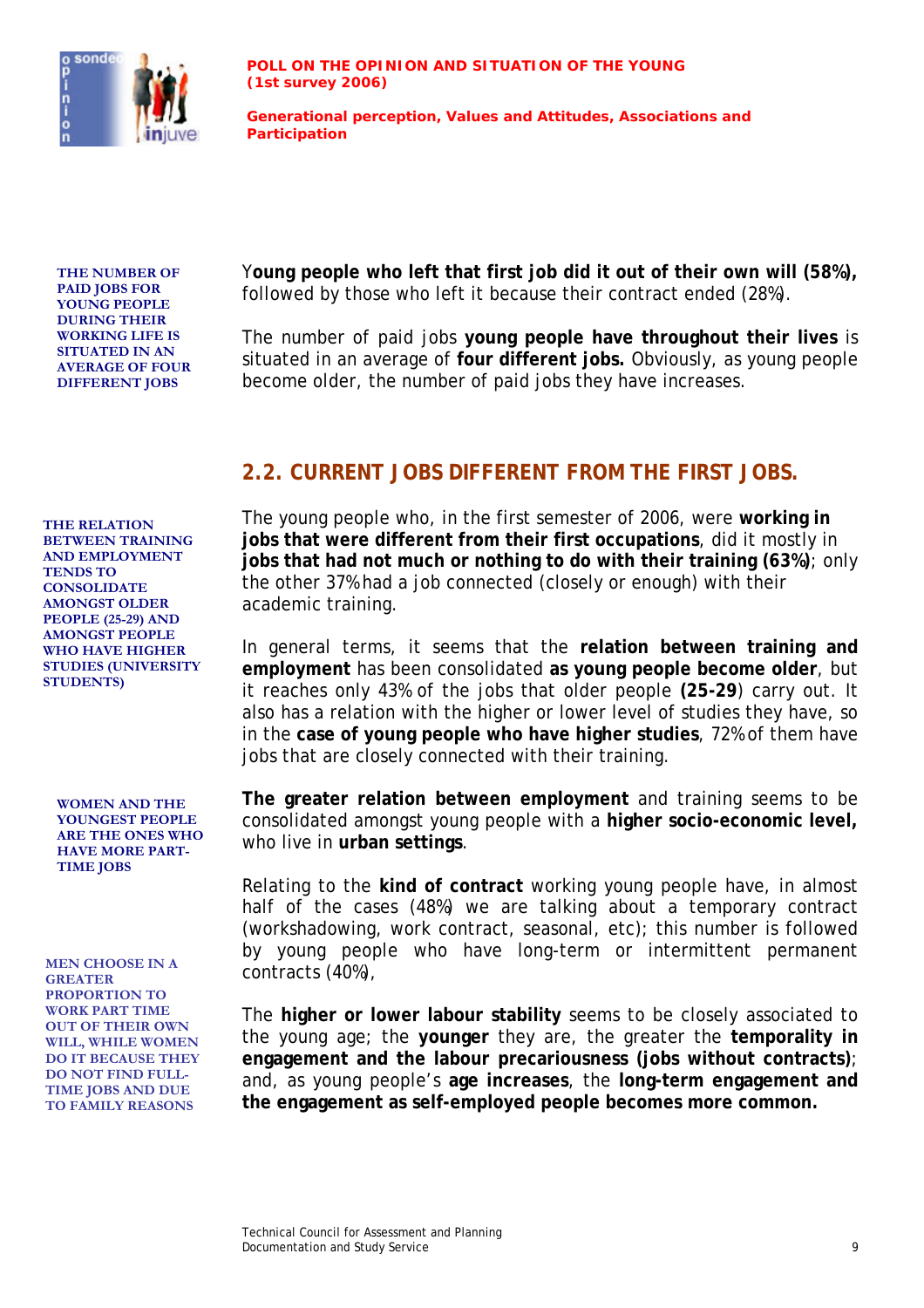

It is interesting to note the difference between the **jobs without contract** carried out by young men and women. **Women** double the number of jobs without a contract (11%) comparing to **young men (5%).**

The kind of working hours scheme done by young men/women is, in more than three out of four cases (77%) full time, while 23% of young people were employed part time.

**Full time jobs** are more common amongst **men (81%) than women (70%)**. And as young people become older it is more common to find that their jobs are full time. **The women and the youngest ones are the ones who more often have part-time jobs.**

Amongst the young men/women who have complete economic independence and the ones who are living with their partner, it is more common to find full-time occupations; these **full-time jobs** are performed mostly by young people belonging to **inferior socio-economic levels** and by people who live in **rural and semi-rural settings**. **YOUNG PEOPLE** 

> The young people who **work part time** are mostly people who are **economically dependent from their families of origin**, are single, belong to **higher socio-economic levels** and live in **big cities**.

> The young people who work **part time** usually do it out of their own **interest or will (45%). There are** less people who do it because they have not found a full-time job (26%) or due to family obligations (12%).

> **Young men choose working part time** usually more often than women, **out of their own will**, while young women **work part time because they do not find full time jobs and due to family reasons**.

> The reasons why young people decide to work part time or full time seem to be closely associated with their age; the older ones (25-29) work part-time more often since they do not find full-time jobs and they have family obligations, while the younger ones work part time more often than the rest out of their own will.

> As with the first job, despite the temporality and partiality of young people's current jobs, the **average** number of working hours per **week for young people (37 hours)** is similar to the official full-time scheme (40 hours). Young men work four more hours per week than women. And the oldest ones (25-29) work more hours per week (39 hours).

**VALUE THEIR CURRENT JOBS FAVOURABLY RELATING TO SALARY, STABILITY, CREATIVITY AND FUTURE PERSPECTIVE. THE ONLY NEGATIVE FACTOR IS THE RELATION BETWEEN THEIR JOBS AND STUDIES**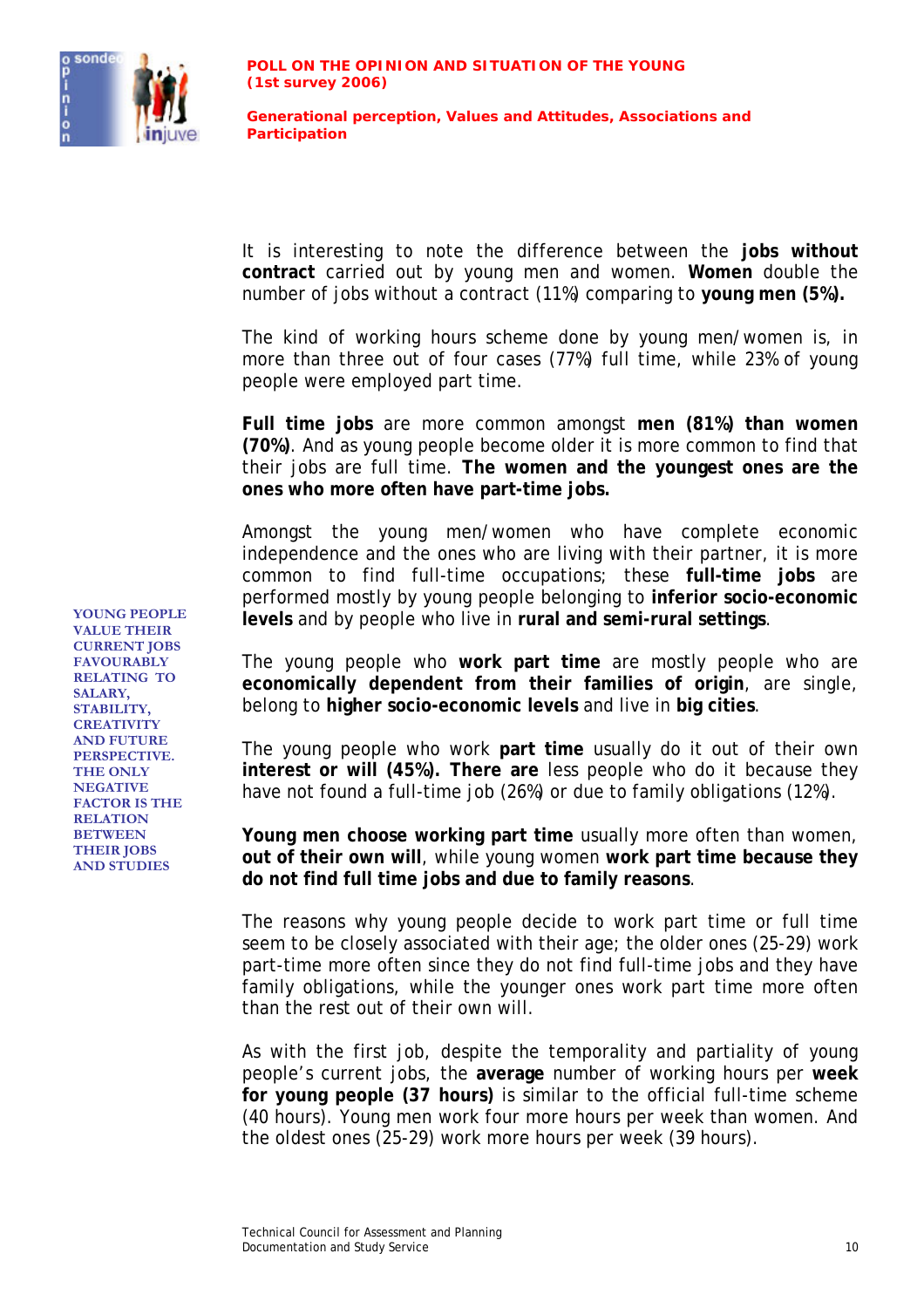

The most common way for young people **to find their current job is to ask friends and family members (48%),** especially for men more than for women.

The personal initiatives to search for a job are the second most usual variety to get a job for young people (20%): a slightly more usual variety amongst women and the older ones.

Other varieties used by young people to find their current jobs are through public or private employment agencies (6%), by going to job centres (6%), through press advertisements (4%) or through their study centres (4%).

Alike with the first jobs, young people have been asked to value on a scale from 0 to 10 some features of their current jobs: salary, stability, creativity, relation with their training and future perspectives.

In general terms, the **valuation made by young people relating to their jobs** and the mentioned characteristics shows that young people **value their current job favourably.** 

- **They make a positive valuation of the salary (6, 8) the stability of the job (7, 0), the creativity in the performance of the job (6, 1) and the future perspectives (6, 0).**
- The only feature they valuate **negatively is the relation between work and their studies**, which is on 4.3 in the mentioned scale.

As a conclusion it can be said that **the evolution from young people's first jobs to their current jobs,** which are different from the first, have the following labour characteristics:

- **Insufficient relation between training and employment,** which tends to increase with age and in high qualification levels.
- **Temporality in engagement**. This temporality is greater in the first jobs, where the number of cases of underemployment (jobs without contracts) is also higher.
- Despite the temporality in engagement, **full-time jobs** prevail over part-time jobs (more common in first employment).

**BOTH THE FIRST JOBS AND THE CURRENT JOBS ARE CHARACTERISED BY A DEFFICIENT RELATION BETWEEN JOBS AND TRAINING, BY AN UNDERLINED TEMPORALITY IN ENGAGEMENTS, BY A FULL-TIME SCHEMEN AND BY FINDING THOSE JOBS THROUGH THEIR SOCIAL NETWORKS (FAMILY MEMBERS AND FRIENDS)**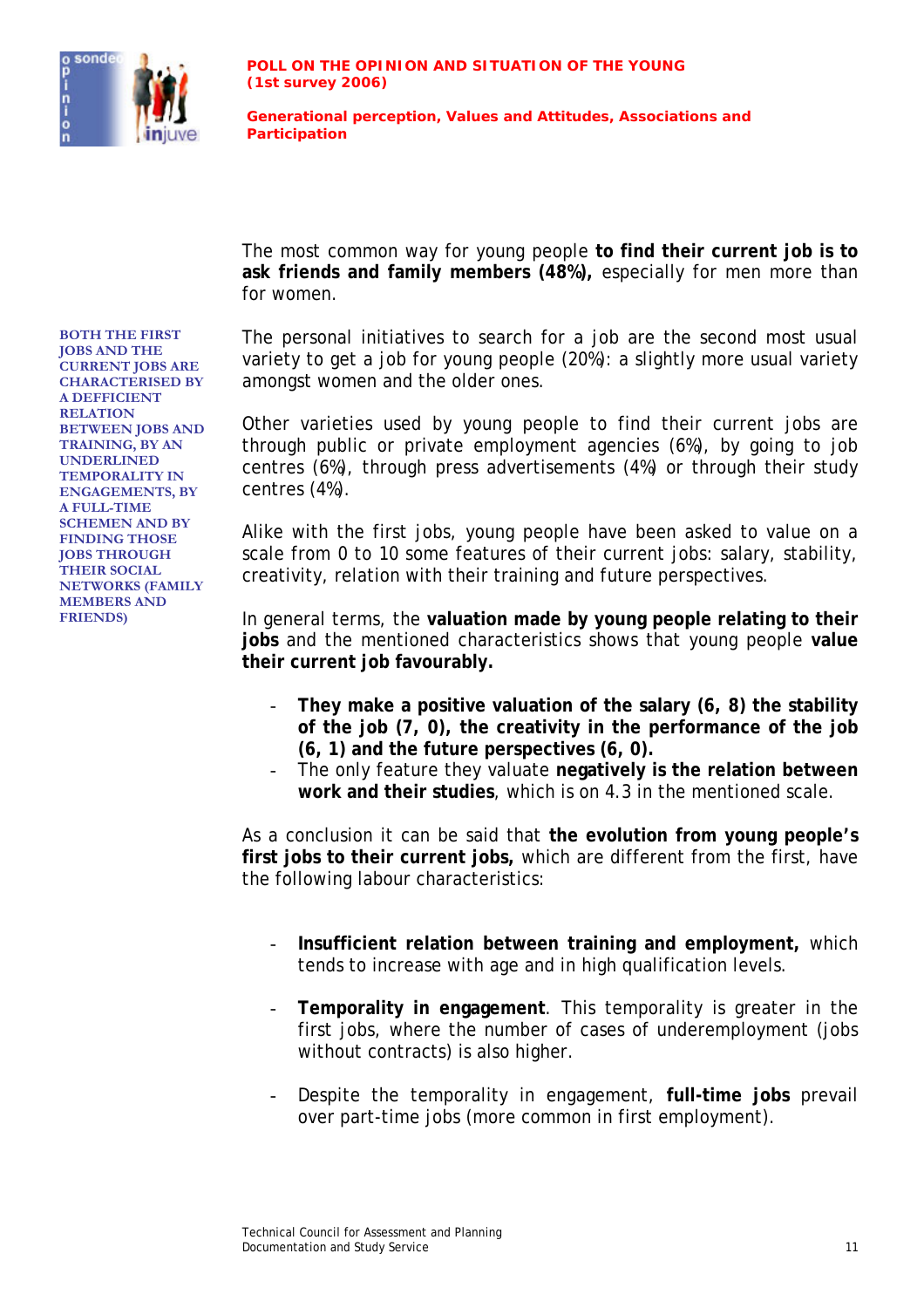

**VALUE MORE FAVOURABLY THEIR CURRENT JOBS THAN THEIR FIRST JOBS**

**YOUNG UNEMPLOYED WOMEN NEED DOUBLE THE TIME (7,5 MONTHS) COMPARING TO MEN (3,5 MONTHS) TO FIND A JOB**

**MOST OF THE YOUNG PEOPLE WHO SEARCH FOR A JOB WOULD BE RELUCTANT TO CHANGE THEIR PLACE OF RESIDENCE, TO ACCEPT A CHANGE OF PROFESSION, TO REDUCE THEIR PROFESSIONAL CATEGORY AND EVEN TO ACCEPT A SALARY THEY CONSIDER TO BE LOW FOR THEIR QUALIFICATION**

- **Part-time** jobs are usually taken through young people's **own choice (especially amongst men) and because they do not find full-time jobs (especially amongst women).** *full-time jobs (especially amongst women)*.
	- The number of hours worked by young men/women is very close to the **official 40-hours weekly scheme**.
	- The **most common way of finding a job is going to social networks provided by their friends and family members**, which reinforces some strategies to find a job that benefit the people who have more favourable social networks.
	- Young people value **more favourably their current job than their first job relating to salary, stability, creativity and future perspectives.**

## **III. YOUNG PEOPLE'S LABOUR CAREERS**

#### **3.1. THE SEARCH FOR A JOB**

Amongst the young people **who were not working** during the survey, around **three out of ten people (28%) said to have searched for a job during the last three months,** while the other 71% had not searched for a job in that period of time.

Amongst **the unemployed young people who are searching for a job** it is more common to find women than men, and this proportion increases **as they become older**.

The average time these young people **search for a job** is between five and six months **(5.7 months**). The average time **young women search for a job is double (7.5 months) than for men (3.5 months**), which means that women have more problems to find a job than men.

These unemployed people who are searching for a job say, in almost half of the cases **(51%), that they would be reluctant** to accept a job even if they had to **change their place of residence**. 41% would not accept that job, and 7% do not know what they would do.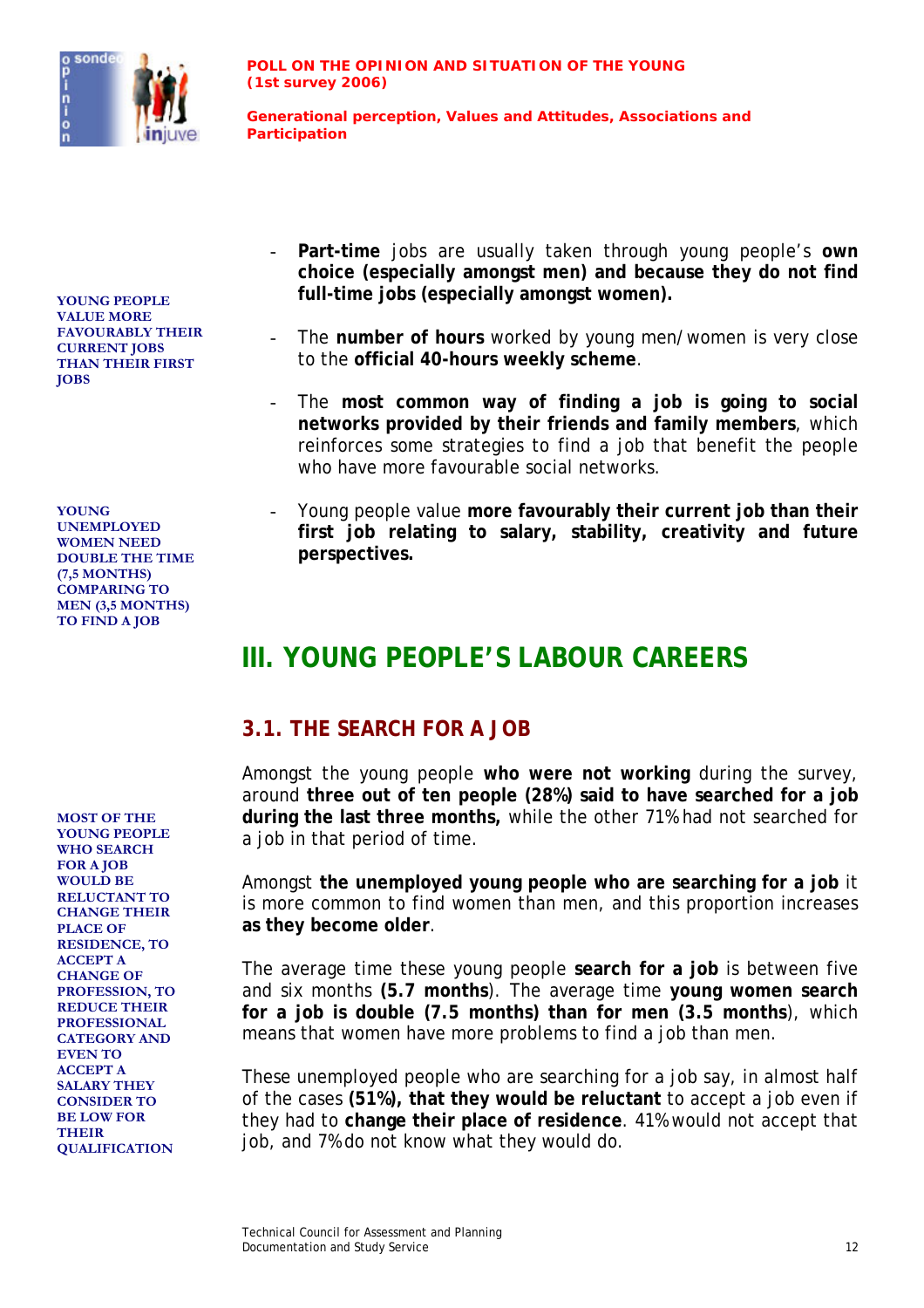

Amongst the young people who **would be reluctant to change their place of residence** due to labour reasons, we find **more men** than women, and they belong to **the group of 20-24**. Amongst the people who would not accept a job if they had to change their place of residence we find more women than men and it is more usual amongst the youngest people (15-19).

The great majority of young men/women who have searched for a job in the last three months **would be reluctant to accept a job where they would have to change their profession or occupation (78%),** against 16% who would not be reluctant to change their profession. There are more men, and especially as they become older, amongst the ones who would be reluctant to change their professions due to a work offer.

These unemployed people would be reluctant, in more than half of the cases **(56%), to accept a job with a salary which they think it is not suitable for their qualification**. Although 36% would not be reluctant to accept a job under the mentioned conditions. Young women are the ones who would be reluctant to accept a job with a low salary for their qualification.

The unemployed young men/women would mostly **(67%) be reluctant to have jobs that would reduce their professional category**; while 27% say they would not be reluctant to work while reducing their professional category.

The availability to **reduce the professional category** due to a work offer **is also more extended amongst young women** than young men.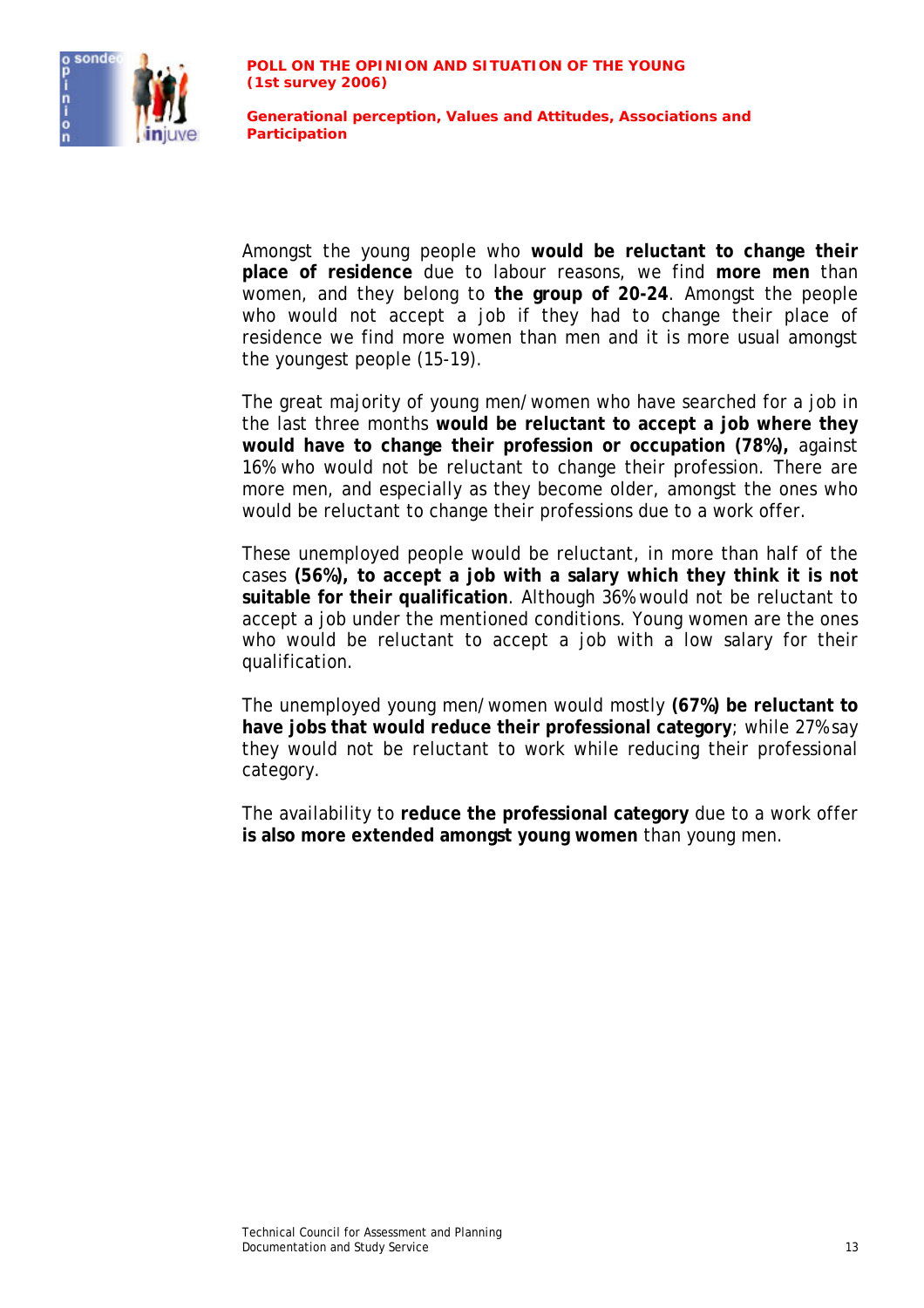

**Generational perception, Values and Attitudes, Associations and Participation**

## **IV. YOUNG VALUATION ON LABOUR MARKET**

#### **4.1. REASONS FOR UNEMPLOYMENT**

**UNEMPLOYMENT IS A QUITE OR VERY IMPORTANT PROBLEM FOR THE MAJORITY OF YOUNG PEOPLE IN SPAIN** 

Unemployment appears in the existential horizon of modern societies as one of the most difficult obstacles. In the case of Spain, as well as in the rest of countries around us, this concern about unemployment also appears as one of the biggest social problems.

The valuation made on **unemployment** by the great majority of young people who live in Spain is that we are dealing with **a quite or very important problem (90%**), against 8% who think it is not an important problem in our society.

Young women consider unemployment to be an important problem (92%) in a greater proportion than men (87%).

The valuation made by young people on a number of **reasons to explain the unemployment problem** in our society is pinpointed in the special importance that they award to the **economic situation (82%), Government policies (77%) and poor management on behalf of businessmen (75%).**

This is followed, in order of importance, by the comfort of the people who only want good jobs (67%) and the deficient preparation and training of workers (63%).

In the case of the **young unemployment**, **the reasons** mentioned by young people that would explain the unemployment problem are, in order of importance, **the lack of experience (63%), the lack of proper training (14%), and the lack of caution when choosing studies (14%).** 

The lack of experience as reason for young unemployment is more extended amongst men than women, and especially amongst those people who are between 20 and 24 years old.

People who think that young unemployment can be explained due to a wrong education system according to the proper training for employment belong to the group of men more than women and this idea is more common amongst older people (25-29).

**THE MAIN REASON THAT WOULD EXPLAIN THE PROBLEM OF YOUNG UNEMPLOYMENT ACCORDING TO THEM IS THE LACK OF EXPERIENCE (63%) AND MAYBE LESS THE LACK OF PROPER TRAINING (14%) AND THE LACK OF CAUTION WHEN CHOOSING STUDIES (14%)**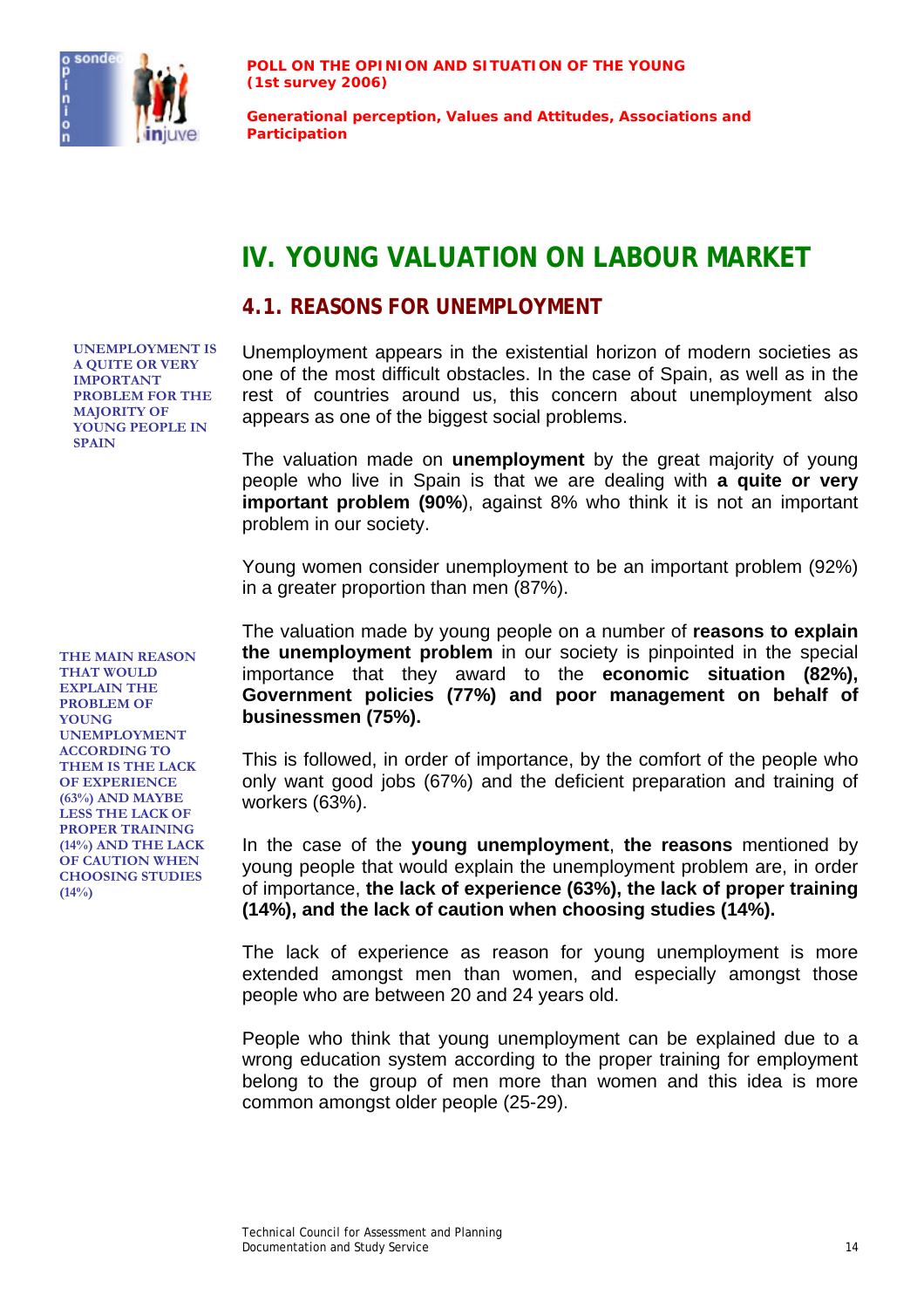

The people who think that young unemployment can be explained due to the lack of caution when choosing studies taking into account the job possibilities for them are mostly men and especially the youngest people (15-19).

A number of assumptions related with employment were shown to young people. They were asked to value, regardless from their labour situation, some situations imaging they were unemployed.

With the assumption of having a well-conditioned job that **obliged them to change their place of residence, 60% of young people said they would accept it**, against 32% who said they would reject it, and 7% would not know what to do. Amongst men more than women, and as they become older, there is a greater attitude to change the place of residence due to labour reasons.

With the possibility of a **job with a good salary but with a lower qualification than the one they have, 57% of them would accept it without any problems**, while 35% would not accept it; 7% would not know what to do. Women and especially the people who are between 20 and 25 are the ones who would be more reluctant to accept a job under such conditions.

Most young **people would not accept a job with the proper qualification for them but with a lower salary (45%);** on the contrary, we can see that 42% would do it. One out of eight young people (13%) would not know what to do. The people who would reject this job due to the low salary are mostly men and people aged 15-19.

In the case of having a possibility for a job with a proper qualification, with an acceptable salary but with a **schedule** that is **not compatible with their personal life,** young people are divided between the ones who **would accept it (45%)**, and the ones who **would reject it (44%).** Amongst the ones who would accept it we find more women and the number increases as they become older; and amongst the ones who **would not accept** it we find **more women** than men

**MOST OF THE YOUNG MEN/WOMEN WOULD BE RELUCTANT TO CHANGE THEIR PLACE OF RESIDENCE AND TO REDUCE THEIR PROFESSIONAL CATEGORY FOR A JOB OFFER WITH GOOD CONDITIONS**

**YOUNG MEN WOULD BE MORE RELUCTANT THAN WOMEN TO ACCEPT JOBS WITH SCHEDULES THAT ARE NOT COMPATIBLE WITH THEIR PERSONAL LIFE**